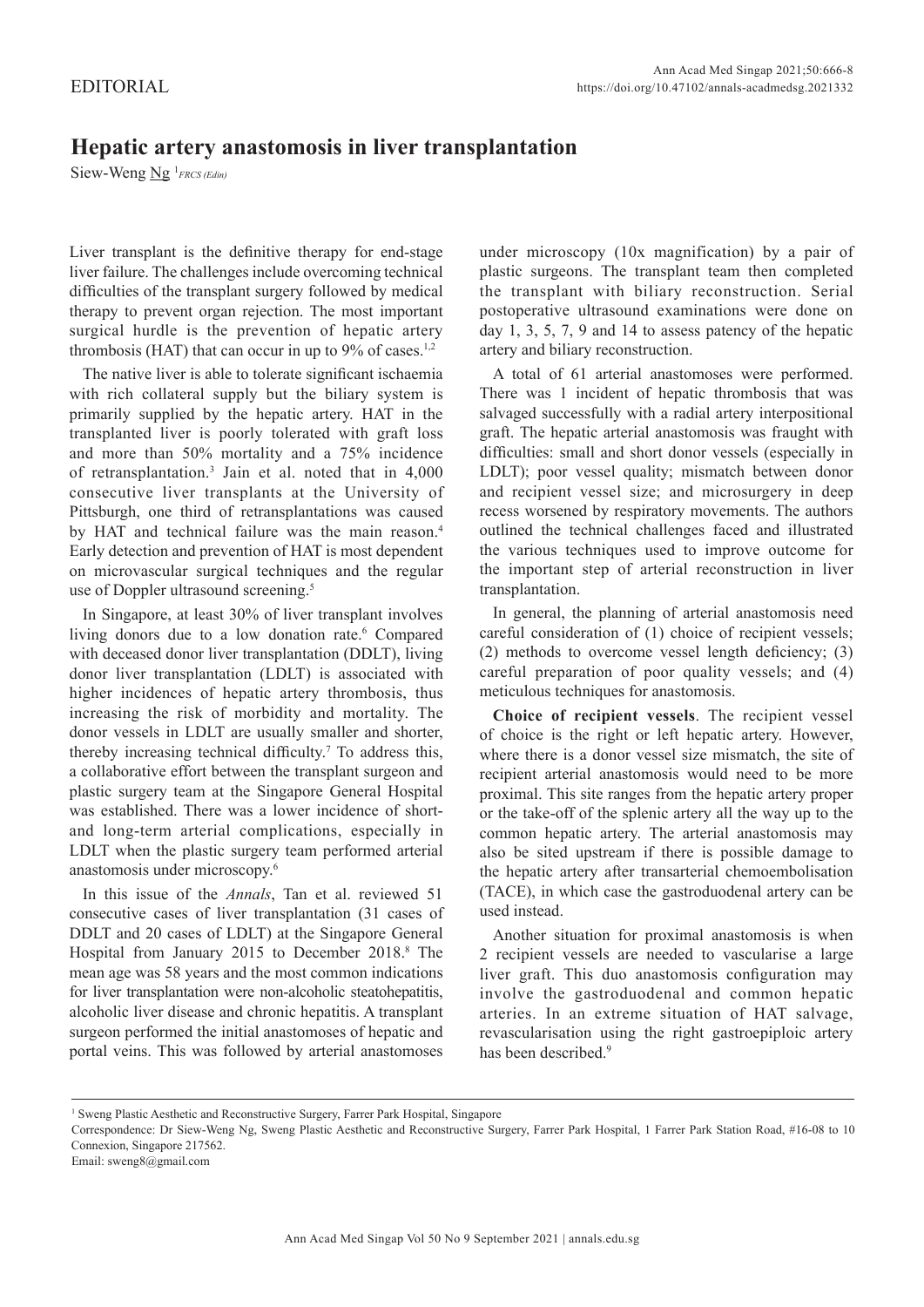**Options for short vessels**. Vessel length deficiency may be encountered in LDLT or in HAT salvage after thrombectomy and trimming of vessels. An arterial or venous interpositional vessel graft may serve as a vascular funnel where vascular inflow and outflow mismatch.

Venous grafts (e.g. from the saphenous or common iliac vein) tend to be thinner and dilate postmanipulation. A thrombosis rate of up to 23.8% has been reported,<sup>10</sup> with long-term patency rate of less than 50% at 10 years.<sup>11</sup> However, vein grafts have also been reportedly used with good effects in head and neck arterial reconstruction, $12$  as well as severe vasospastic condition.13 Arterial grafts are generally preferred for better patency rates—up to 83% at 5 years in coronary bypass has been reported.14,15 The radial artery interpositional graft is a common choice. The descending branch of lateral circumflex femoral artery can be used for patients with an abnormal Allen's test result.<sup>16</sup> This option provides a long length and possible Y-shape configuration for double anastomoses.

The need to use interpositional graft, which increases the number of anastomoses, needs to be weighed against the increased risk of early HAT.17 This risk is increased by twofold for every extra anastomosis.

**Preparation of poor quality vessels**. The hepatic vessels tend to be of poor quality in liver transplantation. They can be fibrotic from previous peritonitis, or atherosclerotic related to a fatty liver, or fragile after TACE. Tan et al. outlined the steps taken to prepare the vessels for anastomosis in a deep recess using customised instruments. The vessels were trimmed using a number 11 blade held by a specially angled blade holder, on a custom-bent angulated platform for support. It was important not to skeletonise the adventitia.

**Anastomotic techniques**. Several important pointers were discussed by the authors to overcome the problem of friable vessels with a tendency to tear or delaminate. The anastomosis was done with 8/0 suture at varying distances from the vessel edge. The staggered suturing pattern decreased the risk of circumferential tear of friable vessels. If there was a tendency for endothelial delamination, the stitching was done inside-out with the needle tagging against the endothelium downwards, rather than lifting off if the needle entered from outsidein. If both recipient and donor vessels had a tendency to delaminate, every stitch was done in the inside-out manner, thus using a single strand of dual-ended suture for each stitch of the anastomosis. The adventia was then closed with 9/0 suture to improve the seal. Fibrin glue was then sprayed over and around the anastomosis, akin to having a sealant to set the vessels in the desired orientation to optimise the lie and prevent any kinking.

The discussed methodologies are essential for good vessel coaptation. The anastomosis should be watertight with no intimal damage or exposure, tension-free with no length redundancy, laid in a manner to avoid kinking or compression of vessels (by the biliary system).

**Further development**. With the advent of supermicrosurgical techniques for vessels less than 1mm in diameter, it may be feasible to anastomose very small donor vessels to the recipient hepatic arterial system in an end-to-side manner.<sup>18</sup> This may require special double-ended short strands of fine sutures, possibly using intraoperative indocyanine green angiography to verify patency.

Further improvement in liver transplantation outcome may be possible with the use of implantable Doppler to continuously monitor the status of the anastomosis. Implantable Doppler improved the lead time for identifying vascular compromise by an average of 10 hours, providing a specificity of 94.44% and positive predictive value of 66.66% with an overall accuracy of 95%.19 In another study, the sensitivity and specificity of implantable Doppler has been reported to be as high as 100%.<sup>20</sup> Any abnormal findings by an implantable Doppler would still require confirmation by conventional transcutaneous Doppler.

In conclusion, hepatic artery reconstitution is one of the most important and challenging steps of liver transplantation. In comparison with most free flap reconstruction surgery, the liver transplantation patient is usually in a poorer nutritional state, with a suboptimal coagulation profile. The liver graft is probably a more precious resource than the autologous musculocutaneous free flap harvested from the patient. The recipient vessel quality may be worse than those encountered in crush injury and less amenable to further cutback. There is the additional technical challenge of performing anastomosis in a deep recess, interrupted by respiratory movement. Therefore, it is exemplary to engage a team of experienced microsurgeons to organise the harvest of interpositional graft if needed, and perform the critical anastomosis to ensure the best outcome—what is often described as one-bite-of-the-cherry. These coordinated efforts are well illustrated in the article by Tan et al. with a very successful outcome.